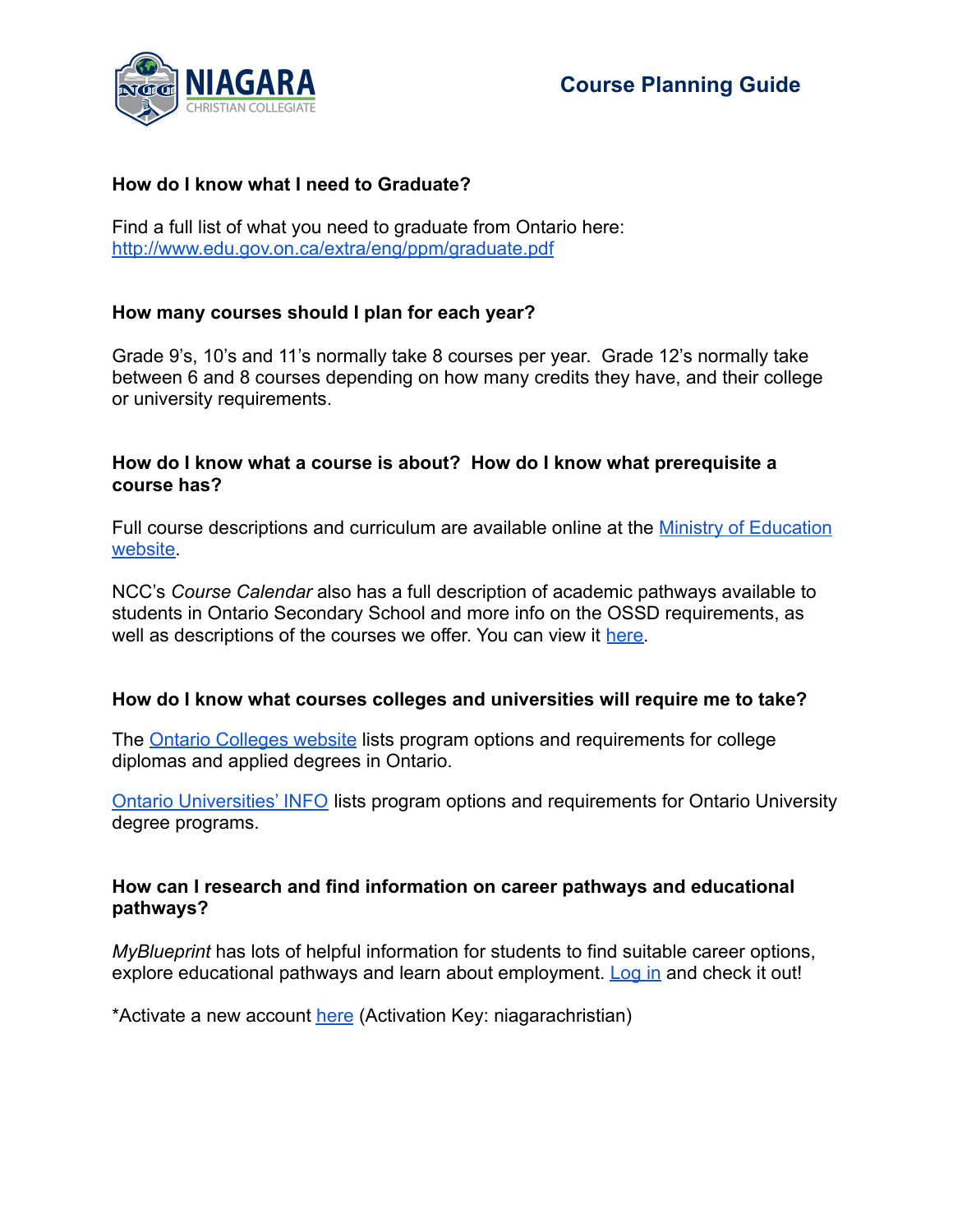



### **Can I take courses from the grade above me?**

Grade 9 and 10 students can, in some cases, arrange a timetable that includes reaching ahead. Please reach out to Miss Peters via Edsby or email ([rpeters@niagaracc.com\)](mailto:rpeters@niagaracc.com) if you believe this option might be good for you.

Grade 11 students can often take gr 12 courses. Once the timetable is available you can see which electives might work for you to take, provided you have the appropriate prerequisite and it matches your goals.

### **Can I make an appointment to discuss course selection?**

Absolutely! Miss Rachel Peters counsels students through course selection, pathway planning and the college and university application processes. She can be reached by Edsby message or email. ([rpeters@niagaracc.com\)](mailto:rpeters@niagaracc.com)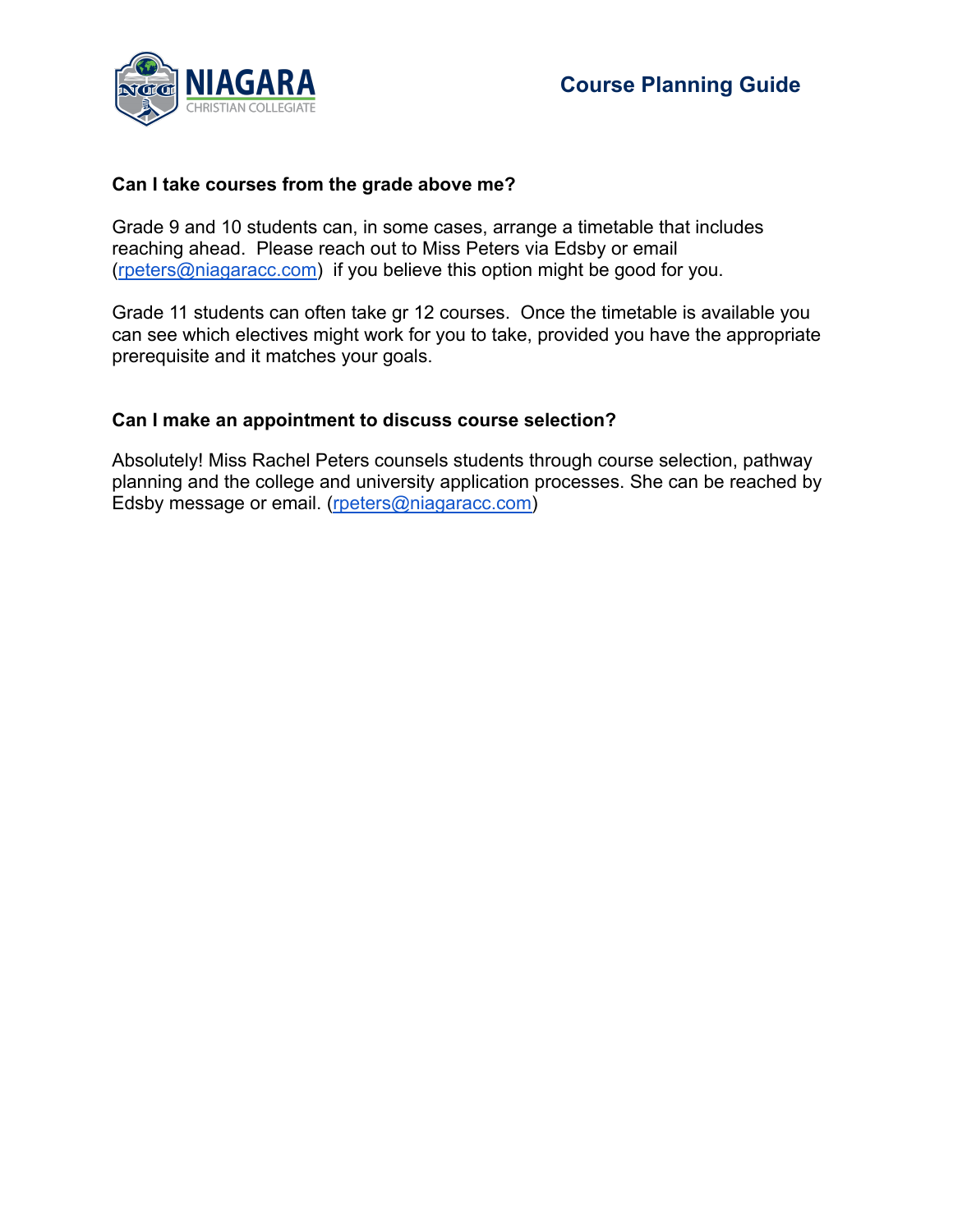

# **COURSE OFFERINGS AT NCC BY GRADE**

These lists are not for any formal 'course request' but are laid out in a way to help you plan if that is helpful for you.

## **GRADE 9**

### **Compulsory Courses**

SNC1D Science 9 Academic

MTH<sub>1</sub>W Math 9

CGC1D Geography 9 Academic

|                    | ENG1D English 9 Academic OR |
|--------------------|-----------------------------|
| <b>ESL Courses</b> |                             |

FSF1D French 9 Academic

### **Elective Courses**

TIJ1O (Exploring Technologies 9 Open) \*compulsory for all NCC students

PPL1O (PE and Health 9) \*compulsory for all NCC students AVI1O (Visual Art 9 Open) OR AMI1O (Instrumental Music 9 Open) \*students will choose 1 of Art or Music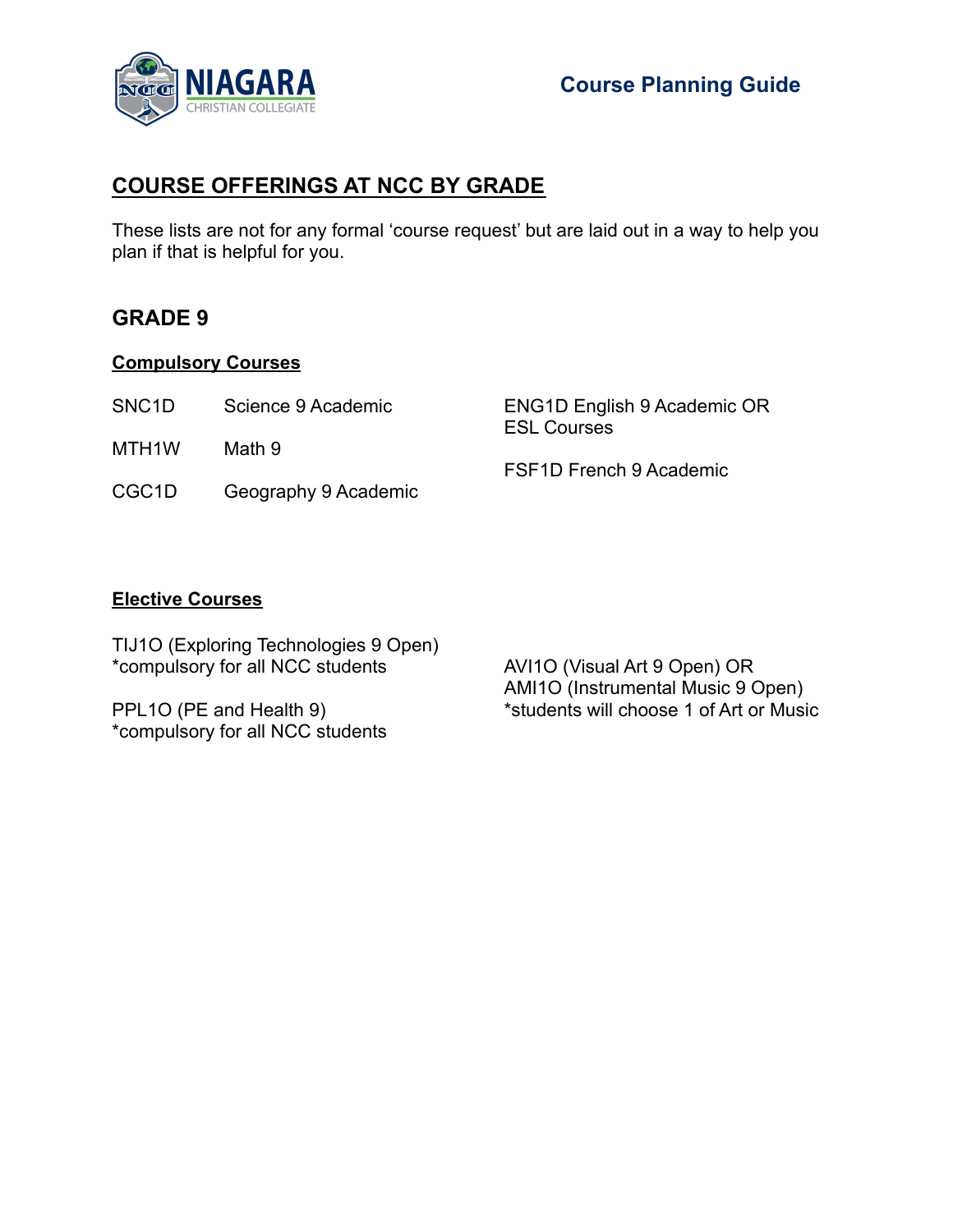

# **GRADE 10**

# **Compulsory Courses**

| ENG <sub>2</sub> D                           | English 10 Academic                                            | SNC <sub>2</sub> D                       | Science 10 Academic                                 |
|----------------------------------------------|----------------------------------------------------------------|------------------------------------------|-----------------------------------------------------|
| MPM <sub>2</sub> D<br>MFM2P                  | Math 10 Academic OR<br>Math 10 Applied                         | CHC <sub>2</sub> D<br>CHC <sub>2</sub> P | History 10 Academic OR<br><b>History 10 Applied</b> |
| CHV <sub>2</sub> O/<br>GLC <sub>20</sub>     | Civics/Careers                                                 |                                          |                                                     |
| <b>Elective Courses</b>                      |                                                                |                                          |                                                     |
| FSF <sub>2</sub> D                           | French 10 Academic                                             | AMI <sub>20</sub><br>AVI <sub>20</sub>   | Instrumental Music 10<br>Visual Arts 10             |
| PPL <sub>20</sub>                            | PE and Health 10                                               |                                          |                                                     |
|                                              |                                                                | HRE23                                    | Story of Redemption                                 |
| <b>ESL Courses</b>                           |                                                                |                                          |                                                     |
| <b>ESLCO</b><br><b>ESLDO</b><br><b>ESLEO</b> | <b>ESL Level 3</b><br><b>ESL Level 4</b><br><b>ESL Level 5</b> | ENG2L<br>ELS <sub>20</sub>               | Speaking and Listening<br><b>Literacy Skills</b>    |

\*ESL pathway will be directed and confirmed by Mrs. Jackie and guidance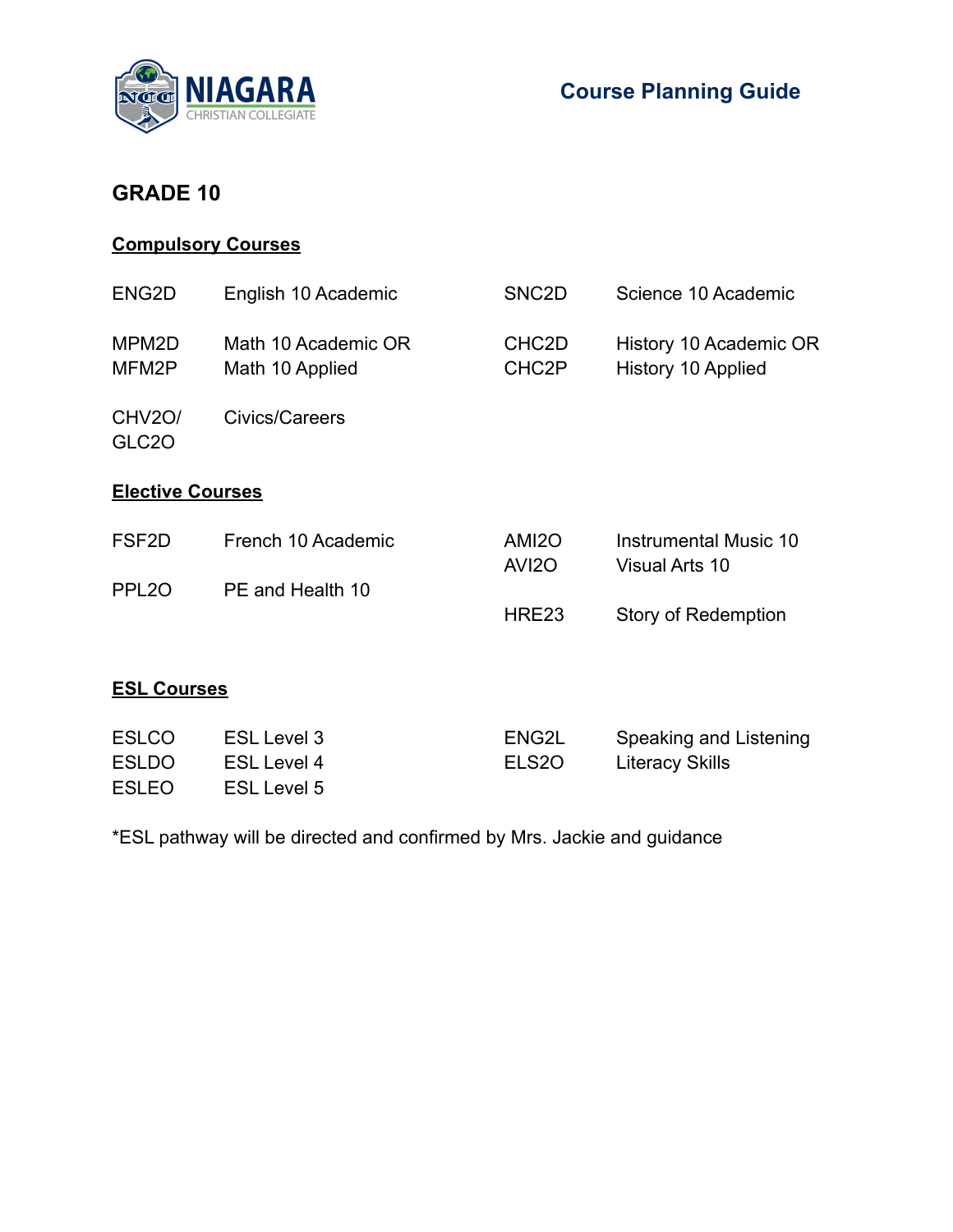

## **GRADE 11**

### **Compulsory Courses**

|                | Core English (Choose One)                                    |                         | Mathematics (Choose One)                                             |
|----------------|--------------------------------------------------------------|-------------------------|----------------------------------------------------------------------|
| ENG3U<br>ENG3C | <b>English 11 University Prep</b><br>English 11 College Prep | MCF3M<br>MCR3U<br>MEL3E | Functions/Applications<br><b>Functions</b><br>Math for Everyday Life |

## **ESL Courses**

| <b>ESLCO</b> | ESL Level 3 | ENG2L | Speaking and Listening |
|--------------|-------------|-------|------------------------|
| <b>ESLDO</b> | ESL Level 4 | ELS2O | <b>Literacy Skills</b> |
| <b>ESLEO</b> | ESL Level 5 |       |                        |

\*ESL pathway will be directed and confirmed by Mrs. Jackie and guidance

## **Elective Courses**

*Arts*

|                    |                                  | Languages |                                       |
|--------------------|----------------------------------|-----------|---------------------------------------|
| ADA3M              | Drama                            |           |                                       |
| AMM3M              | <b>Music and Computers</b>       | FSF3U     | French                                |
| AMI3M              | <b>Instrumental Music</b>        |           |                                       |
| AVI3M              | <b>Visual Art</b>                |           |                                       |
|                    |                                  |           | <b>Humanities and Social Sciences</b> |
|                    | Science, Technology and Physical |           |                                       |
| Education          |                                  | CIE3M     | Economics                             |
|                    |                                  | HRT3M     | <b>World Religions</b>                |
| ICS3U              | <b>Computer Science</b>          | HSP3U     | Intro to Anthro/Psych/Soc             |
| PAF <sub>3</sub> O | <b>Fitness</b>                   |           |                                       |
| PAI <sub>30</sub>  | PE: Weightlifting                |           |                                       |
| SBI3U              | <b>Biology</b>                   |           |                                       |
| SCH <sub>3U</sub>  | Chemistry                        |           |                                       |
| SPH <sub>3U</sub>  | <b>Physics</b>                   |           |                                       |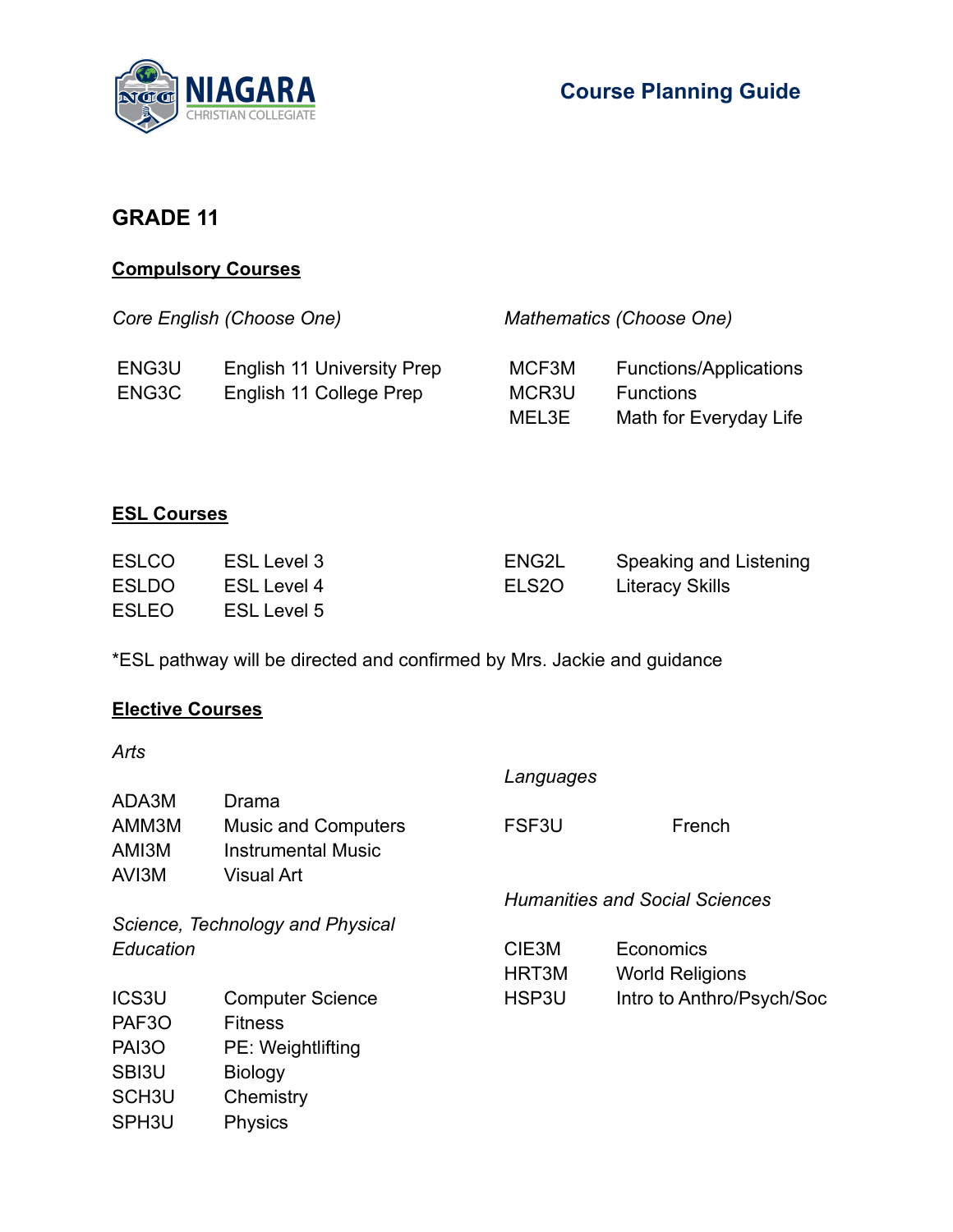

# **Grade 12**

## **Compulsory Courses**

*Core English (Choose One)*

|                    | <b>ENG4U (English 12 University Prep)</b> | OR | ENG4C (English 12 College Prep) |                                       |
|--------------------|-------------------------------------------|----|---------------------------------|---------------------------------------|
| <b>ESL Courses</b> |                                           |    |                                 |                                       |
| ESLCO              | <b>ESL Level 3</b>                        |    | ENG2L                           | Speaking and Listening                |
| <b>ESLDO</b>       | <b>ESL Level 4</b>                        |    | ELS <sub>20</sub>               | <b>Literacy Skills</b>                |
| <b>ESLEO</b>       | <b>ESL Level 5</b>                        |    |                                 |                                       |
|                    |                                           |    |                                 | • ESL pathway directed by Mrs. Jackie |

### **Elective Courses**

*Science, Technology and PE*

*Mathematics*

| PAF <sub>4</sub> O                    | PE 12: Fitness              | MDM4U             | Data Management             |
|---------------------------------------|-----------------------------|-------------------|-----------------------------|
| <b>PAI40</b>                          | PE 12: Weightlifting        | MHF4U             | <b>Advanced Functions</b>   |
| PLM4M                                 | PE 12: Leadership           | MCV4U             | <b>Calculus and Vectors</b> |
| PSK4U                                 | Intro to Kinesiology        | MEL4E             | Math for Everyday Life      |
| SBI4U                                 | <b>Biology</b>              |                   |                             |
| SCH4U                                 | Chemistry                   | Languages         |                             |
| SPH <sub>4U</sub>                     | Physics                     |                   |                             |
| ICS4U                                 | <b>Computer Science</b>     | EST <sub>4U</sub> | Literature Studies          |
|                                       |                             | FSF4U             | French                      |
| <b>Humanities and Social Sciences</b> |                             |                   |                             |
|                                       |                             | Arts              |                             |
| BOH <sub>4</sub> M                    | <b>Business Leadership</b>  |                   |                             |
| CGU4M                                 | <b>World Geography</b>      | ADA4M             | Drama                       |
| CGR4M                                 | Geo: Environment Mngm't     | AMI4M             | <b>Instrumental Music</b>   |
| CGW4U                                 | Canadian/World Issues       | AMM4M             | <b>Music and Computers</b>  |
| CHY4U                                 | <b>World History</b>        | AVI4M             | <b>Visual Art</b>           |
| CLN4U                                 | Canadian/Intn'l Law         | AWQ4M             | Art: Illustrations          |
| HFA4U                                 | <b>Nutrition and Health</b> |                   |                             |
| HHS4U                                 | <b>Families in Canada</b>   |                   |                             |